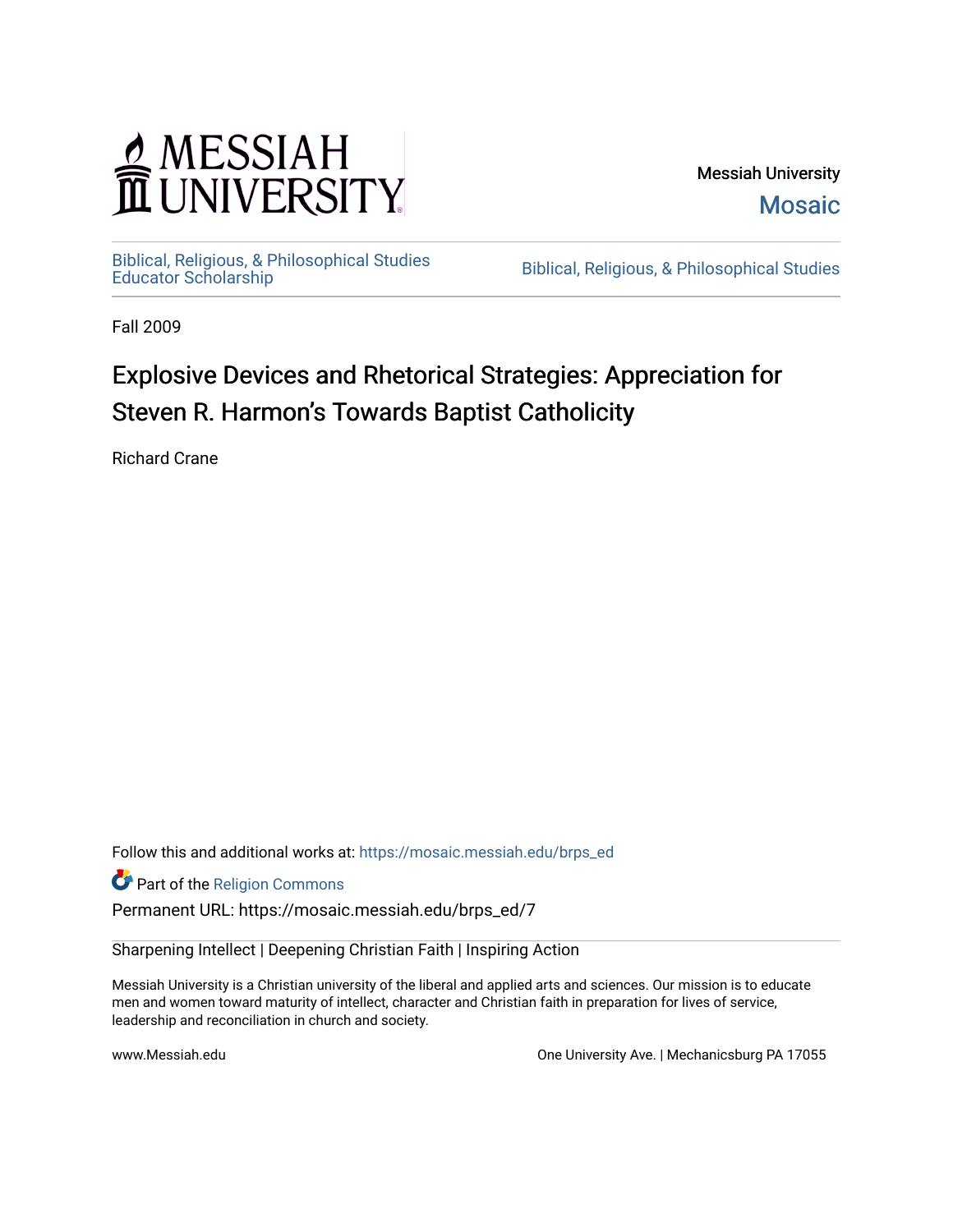Originally published as: Crane, Richard D. "Explosive Devices and Rhetorical Strategies: Appreciation for Steven R. Harmon's Towards Baptist Catholicity." *Pro Ecclesia* 18, no. 4 (Fall 2009): 367–70. [https://doi.org/10.1177/106385120901800401](https://doi.org/10.1177%2F106385120901800401)

Reuse is restricted to non-commercial and no derivative uses.

EXPLOSIVE DEVICES AND RHETORICAL STRATEGIES: APPRECIATION FOR STEVEN R.HARMON'S *TOWARDS BAPTIST CATHOLICITY* Richard Crane

The first edition of Karl Barth's *Romerbrief* was described as a bombshell on the theologian's playground. In similar fashion, Steven R. Harmon's *Towards Baptist Catholicity* issues a radical challenge to dominant interpretations of Baptist identity in North America.<sup>1</sup> To borrow a bumper-stickercliche, Harmon is seeking to subvert the dominant paradigm. Harmon calls Baptists to retrieve "the ancient catholic tradition that forms Chris- tian identity through liturgical rehearsal, catechetical instruction, and embodied ecclesial practice," leading to a renewed awareness that Baptists belong to "the one, holy, catholic, and apostolic church" (xix, 18). Harmon's theological project, following classical Faith and Order ecumenism,is "to call the churches to ... visible unity in one faith and *one Eucharistic fellowship"* (202). However, his implied agreement with Church Fatherssuch as St. Ignatius, who link full catholicity with communion with Rome, raises the question, is "Baptist Catholicity" the ultimate goal of "Baptist catholicity"? Such a proposal would indeed be an explosive device on the"Baptist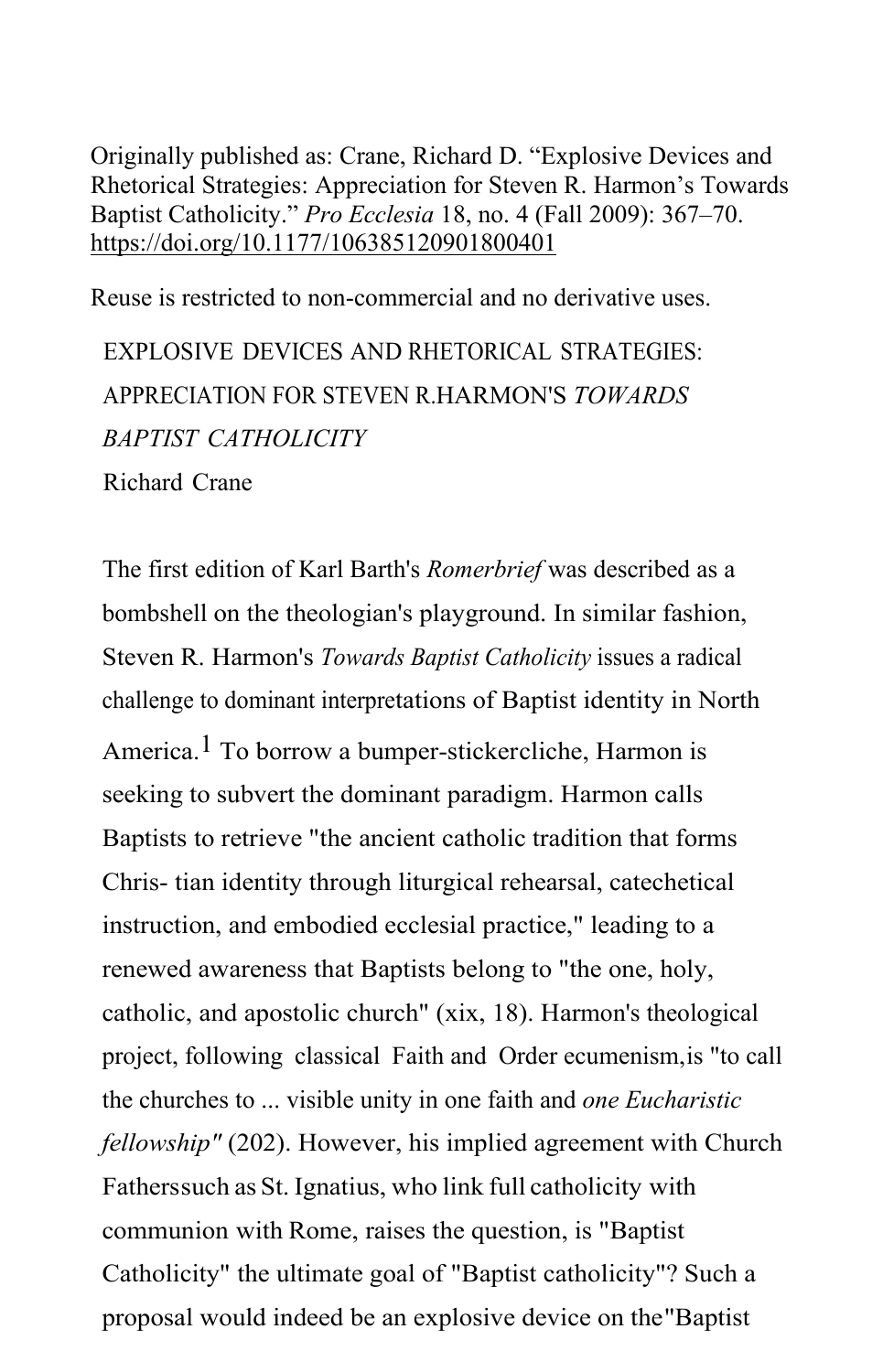playground."

Rhetorical critics have long recognized a fundamental creative tensionin all persuasive discourse. Arguments are designed to "move" an audience from point A, current beliefs and attitudes, to point B, the speaker's attitudes, beliefs, and proposed behaviors. A rhetor invites an audience to envision new possibilities, draw conclusions previously unrecognized, and act in new ways. To achieve this goal, however, the rhetor must firstaddress the audience where they are. Classical rhetorical theory recognized that an orator must appeal to an audience's presuppositions or towidely shared opinions within some particular social context in order topersuade persons to rethink at least some of their current convictions.<sup>2</sup>

Harmon's rhetorical performance is impressive. Well aware that his proposal requires a dramatic transformation of Baptist life, Harmon envisions the movement towards catholicity as a lengthy process requiring patience, gentle persuasion, and gradual changes. His matching rhetoricalstrategy is one that emphasizes continuities and lines of smooth development. The recurring pattern within Harmon's persuasive discourse takes the form of these basic arguments: (1) these proposals are not alien to the Baptist tradition but are in *continuity* with the beginnings of the Baptistmovement; (2) these proposals are more fundamentally in harmony than dissonance with the deepest wisdom and best instincts of the Baptist tradition; and (3) there are "openings" within current Baptist thought and practices for steady progress toward catholicity. A paradigmatic example of this rhetorical style is his critique of the radically individualistic *sola scriptura* hermeneutic most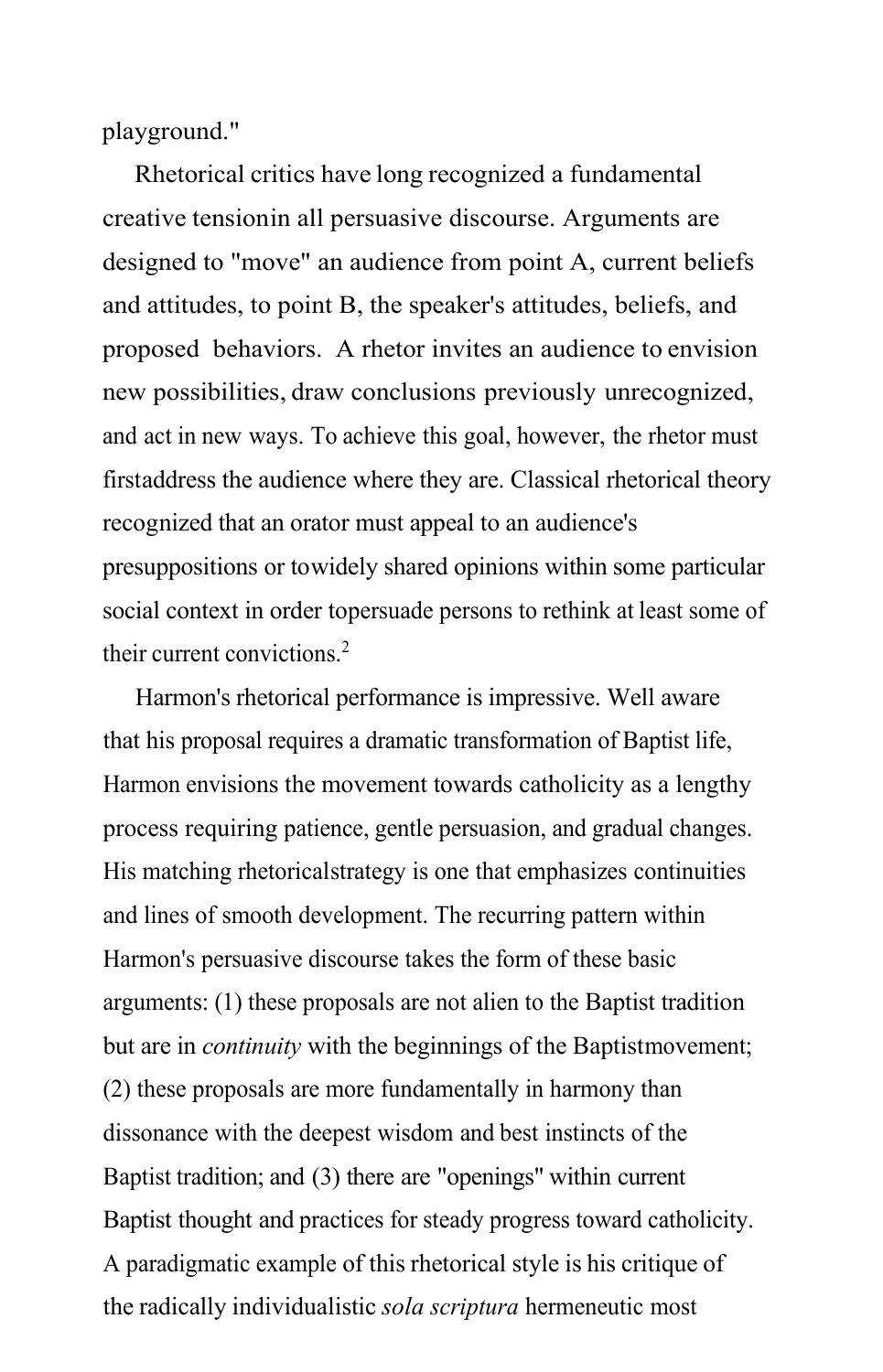Baptists profess to practice. Harmon suggeststo his readers that catholicity is already implicitly present in their actual hermeneutical practices because (1) accepting the Bible as our sacred text is already the acceptance of a postbiblical tradition, and (2) Baptists actually read Scripture through the lenses of all sorts of traditions and make interpretive judgments within the matrix of a consideration of multiple, usually unacknowledged, sources of authority (43).

However, I will identify two issues around which Harmon's rhetorical approach might need supplementation with forms of persuasive dis-course that more directly contest Baptist assumptions antithetical to hisvision.

Harmon is aware that his proposal is most threatening to Baptist moderates, with their allergic reaction to any authority that would curtail the individual's liberty to believe as she or he sees  $fit<sup>3</sup>$  In articulating his vision for a future confession of faith, crafted as a Baptist exposition of theNicene Creed, Harmon walks a rhetorical tightrope, opposing moderate tendencies toward doctrinal minimalism while simultaneously reassuringthem that this confession would not function coercively "as an instrument of doctrinal accountability" like the 2000 revision of the Baptist Faith and Message, which served to eliminate from leadership those who did not "toe the party line" on matters such as women's ordination and biblical inerrancy. Harmon suggests an alternative understanding of the ancient creeds as concise narrative rehearsals of salvation history, a function in continuity with the historic Baptist appreciation for the telling of the gospel story in proclamation and personal testimony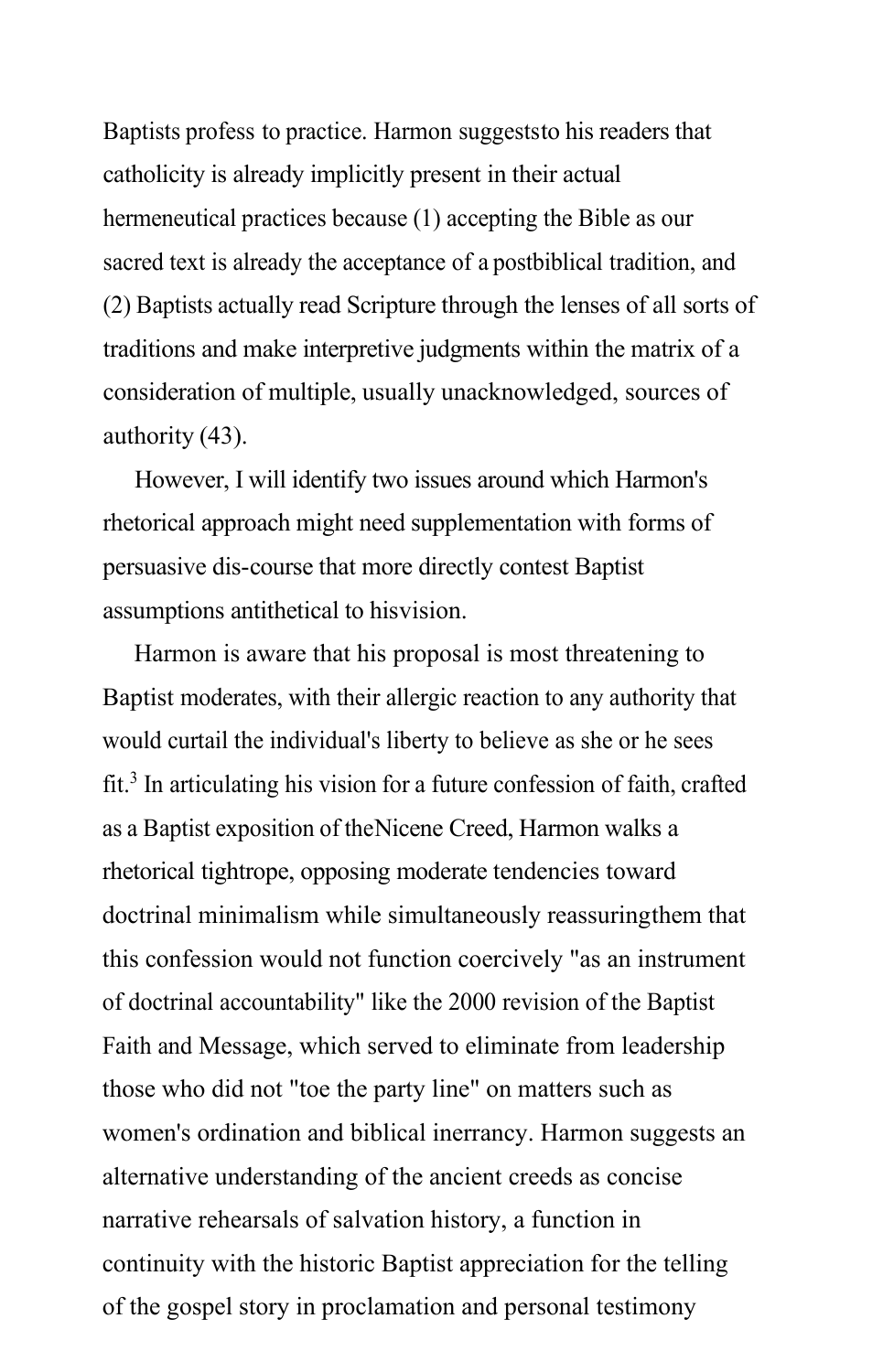(81-82). However, if the ancient Christian tradition is to have communally binding authority,I would suggest the need to contest the commitment of many Baptists to the absolute primacy of individual liberty by specifying how the creeds and confessions might indeed have some modest function as "instruments of doctrinal accountability." At the very least, this means we take seriously the task of holding each other accountable to make the case why our convictions count as expressions of the "faith of the church," in ap- propriate continuity with those convictions that represent strong ecclesial consensus during the period in which, Harmon notes, the church was the closest to a visible realization of one faith and one Eucharistie fellowship(204).

Many Baptist moderates fail to grasp how words like "doctrine" and "orthodoxy" might function in Harmon's catholic vision. Bill Underwood argues that "prevailing Christian orthodoxy" once defended a flat earth and slavery. Other beliefs, once firmly held as true, have been proven false—but, "we will not be able to test our beliefs if we accept what others have declared as orthodox without question."<sup>4</sup> Underwood fears that deference to any communally authoritative norms will stifle debate and disagreement. But, as Harmon points out, the ecumenical creeds and councils do not settle the debate on the role of women in the life of the church or the inspiration of Scripture. The pivotal interpretive judgments made during the first five or six centuries of the Christian movement set broad grammatical parameters, a generous orthodoxy, within which significant theological disagreement, diversity, and contestation might flourish. Orthodoxy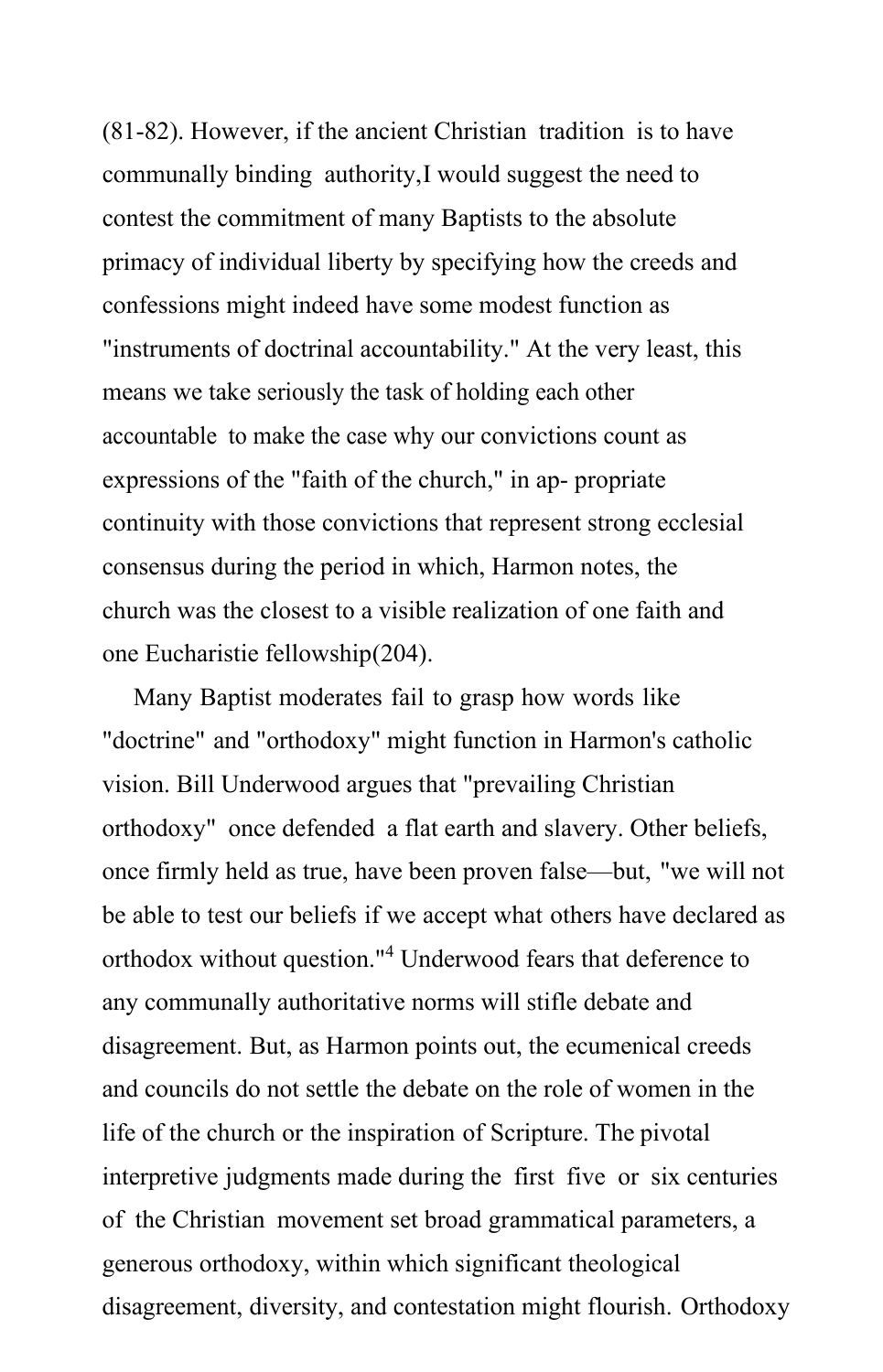in the catholic sense bears little resemblance to the "narrow little orthodoxies" Underwood fears. For example, the 2000 re- vision of the Baptist Faith and Message is *not* an instrument of *doctrinal* accountability but, rather, one designed to enforce conformity to a narrow *theological* agenda. In fact, Harmon appropriates Alasdair Maclntyre'sdescription of living traditions as "socially embodied *arguments"* for the sake of *safeguarding* the Baptist emphasis on the liberty to dissent. However, the point of dissent is not to further the individual's autonomy vis-à-vis the Christian community but rather for the sake of the community's faithfulness; it is part of a communal process of seeking the voice of the Spirit in and through the voices of every member of the local com-munity and through the witness of Christians through the ages.

The most intransigent obstacle to Baptist catholicity is the "quasi- Gnostic" soteriological imagination deeply entrenched in Baptist and evangelical circles. Baptists typically construe "salvation" as a private encounter between the individual soul and God, the "content" of whichis the rectification of the individual's juridical relationship with God. The visible community of Christians, the sacraments, and acts of service are seen as secondary, merely external expressions of the "real" inward, spiritual reality where the individual has unmediated access to God. The church is seen as desirable as an aid to individual spiritual growth, but dispensable for salvation.

Harmon's rhetorical strategy needs to be supplemented by a different style of persuasive discourse designed to invite and facilitate something akin to a Kuhnian paradigm shift. And, since Baptists acknowledge the Bible's authority, a persuasive scriptural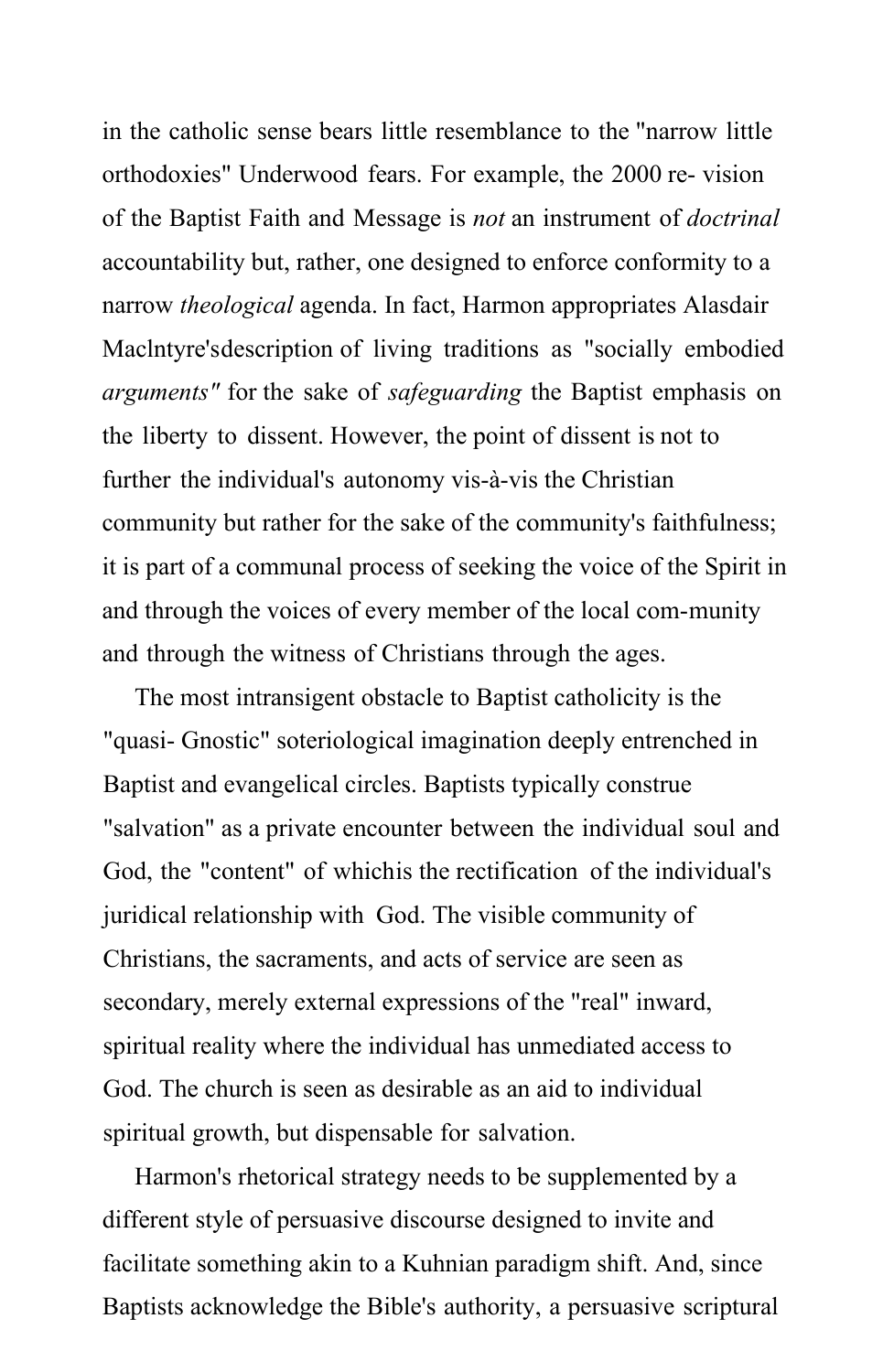argument might allow Baptists to "see" a different soteriological pattern. Texts such as 1 Cor 12 and Eph2 indicate that salvation *is* ecclesial. Incorporation into Christ, in Baptism,by the Spirit, *is*  incorporation into Christ's body, the church. Ephesians 2:11-16 describes Christ's redemptive work on the cross as the creation ofa new kind of human community in which Jew and Gentile are publicly and visibly reconciled. This community already participates in the eschatological new creation. The *gift* of salvation, to suggest a soteriological gestalt switch, is not primarily one's legal status before God, but a new quality of living described by St. Paul as "walking in the Spirit." This quality of life is inseparable from participation in that visible community that is itself called to participate in and perform publicly God's reign, through its liturgical and sacramental life, mutual forgiveness, reconciliation across racial and other boundaries, hospitality, shared meals, and active, delivering compassion for "the least of these."

Only a paradigm shift of this magnitude will make catholicity imaginable among Baptists. Only if we recognize that salvation is ecclesial, public, embodied, and communal will the unity of the body of Christ matter. Only then will the struggle for Christian unity be valued as the task implied in the gift of salvation.

1.Steven R Harmon, *Towards Baptist Catholicity: Essays on Tradition and the Baptist Vision* (Waynesboro, GA: Paternoster Press, 2006). Further references to the book will be indicated parenthetically in the text.

2.John Pouloukos, "Toward a Sophistic Definition of Rhetoric/' in *Contemporary Rhetorical Theory: A Reader,* ed. John Louis